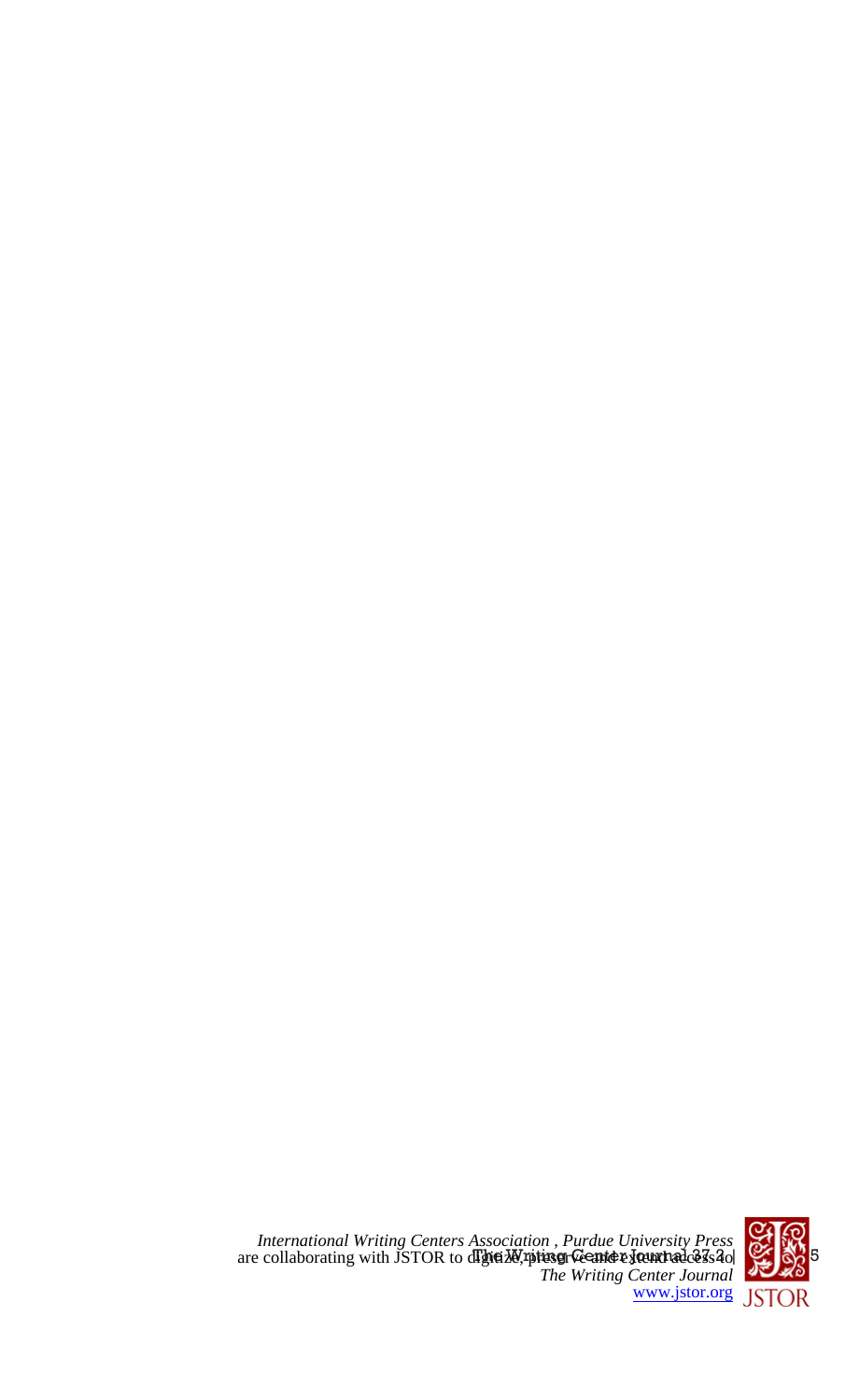# International Writing Centers Association

# The Assembly

The International Writing Centers Association, an Assembly of the National Council of Teachers of English, was founded in 1983 to foster communication among writing centers and to provide a forum for concerns. IWCA members include directors and staffs of writing centers at universities, two-year colleges, and K-12 schools, and the organization is governed by an Executive Board that comprises representatives from the regional writing center organizations in the US and abroad. For information about the International Writing Centers Association visit the IWCA website at writingcenters.org.

# **Officers**

Jackie Grutsch McKinney President Ball State University

John Nordlof Vice President Eastern University

Matt Capdevielle Secretary University of Notre Dame

Trisha Egbert Treasurer University of the Sciences in Philadelphia

Shareen Grogan Past President National University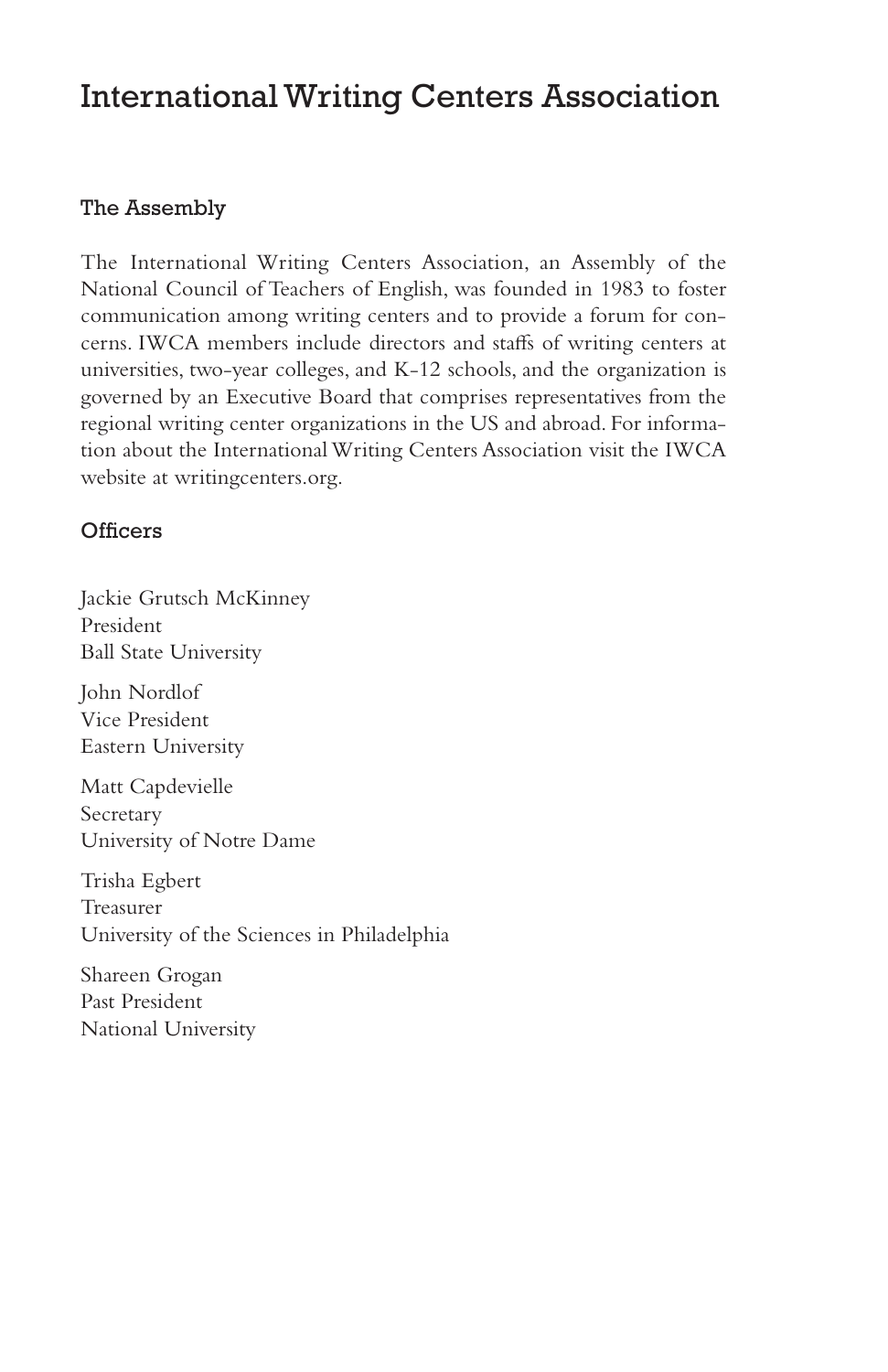# Awards

The IWCA offers the Muriel Harris Outstanding Service Award and the Outstanding Scholarship Award for articles and books/major works. In addition, the organization supports research endeavors with grants for professionals and graduate students whose research focuses on writing centers. Further information is available at writingcenters.org. Listed below are all recipients to date of the Muriel Harris Outstanding Service Award and the IWCA Outstanding Scholarship Award.

### Muriel Harris Outstanding Service Award

- 1984 Muriel Harris
- 1987 Joyce Kinkead
- 1991 Jeanette Harris
- 1994 Lady Falls Brown
- 1997 Byron Stay
- 2000 Jeanne Simpson
- 2003 Pamela Childers
- 2006 Albert DeCiccio
- 2010 Leigh Ryan
- 2014 Clint Gardner
- 2016 Paula Gillespie & Bradley Hughes
- 2018 Michele Eodice

### IWCA Outstanding Scholarship Award Recipients

1985 Stephen M. North "The Idea of a Writing Center" *College English* 46.5 (1984): 433–446

> Donald A. McAndrew & Thomas J. Reigstad *Training Tutors for Writing Conferences* NCTE, 1984

1987 Edward Lotto "The Writer's Subject is Sometimes a Fiction" *Writing Center Journal* 5.2 and 6.1 (1985): 15–21

> Irene Lurkis Clark (1985) *Writing in the Center: Teaching in a Writing Center Setting* Kendall/Hunt, 1985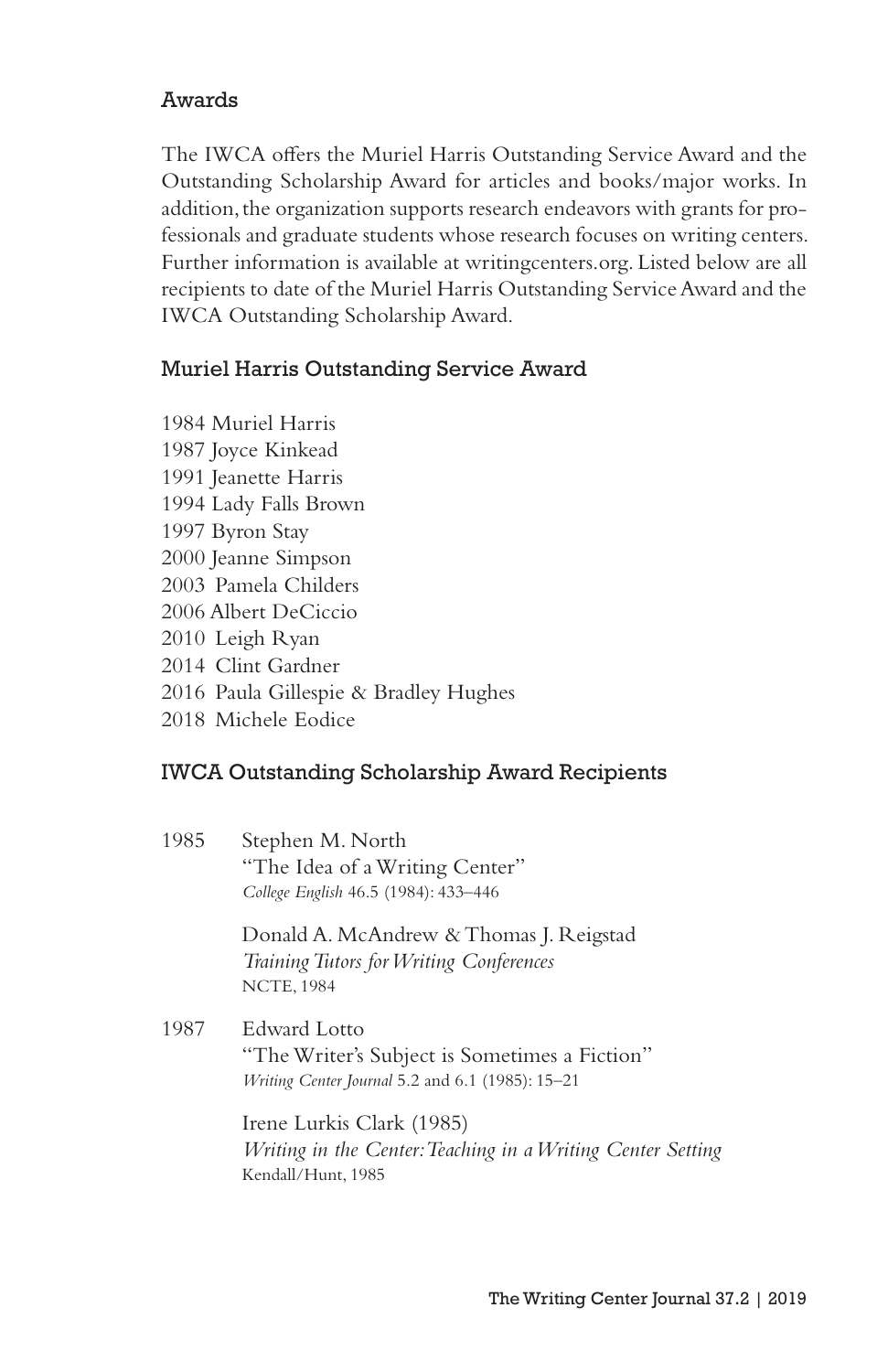| 1988 | John Trimbur (1987)<br>"Peer Tutoring: A Contradiction in Terms?"<br>Writing Center Journal 7.2 (1987): 21-29                         |
|------|---------------------------------------------------------------------------------------------------------------------------------------|
|      | Muriel Harris<br>Teaching One-to-One: The Writing Conference<br><b>NCTE, 1986</b>                                                     |
| 1989 | Jeanette Harris & Joyce Kinkead, editors<br>Computers, Computers, Computers<br>Special issue of Writing Center Journal 8.1 (1987)     |
| 1990 | Richard Behm<br>"Ethical Issues in Peer Tutoring: A Defense of Collaborative<br>Learning"<br>Writing Center Journal 10.1 (1989): 3-13 |
|      | Lisa Ede<br>"Writing as a Social Process: A Theoretical Foundation for<br>Writing Centers"<br>Writing Center Journal 9.2 (1989): 3-15 |
|      | Pamela B. Farrell<br>The High School Writing Center: Establishing and Maintaining One<br><b>NCTE, 1989</b>                            |
| 1991 | Lex Runciman<br>"Defining Ourselves: Do We Really Want to Use the Word<br>'Tutor'?"<br>Writing Center Journal 11.1 (1990): 27-35      |
|      | Jeanne Simpson & Ray Wallace, editors<br>The Writing Center: New Directions<br>Garland, 1991                                          |
| 1992 | Alice Gillam<br>"Writing Center Ecology: A Bakhtinian Perspective"<br>Writing Center Journal 11.2 (1991): 3-13                        |
|      | Muriel Harris<br>"Solutions and Trade-offs in Writing Center Administration"<br>Writing Center Journal 12.1 (1991): 63-80             |
| 1993 | Anne DiPardo<br>"Whispers of Coming and Going': Lessons from Fannie"<br>Writing Center Journal 12.1 (1992): 125-45                    |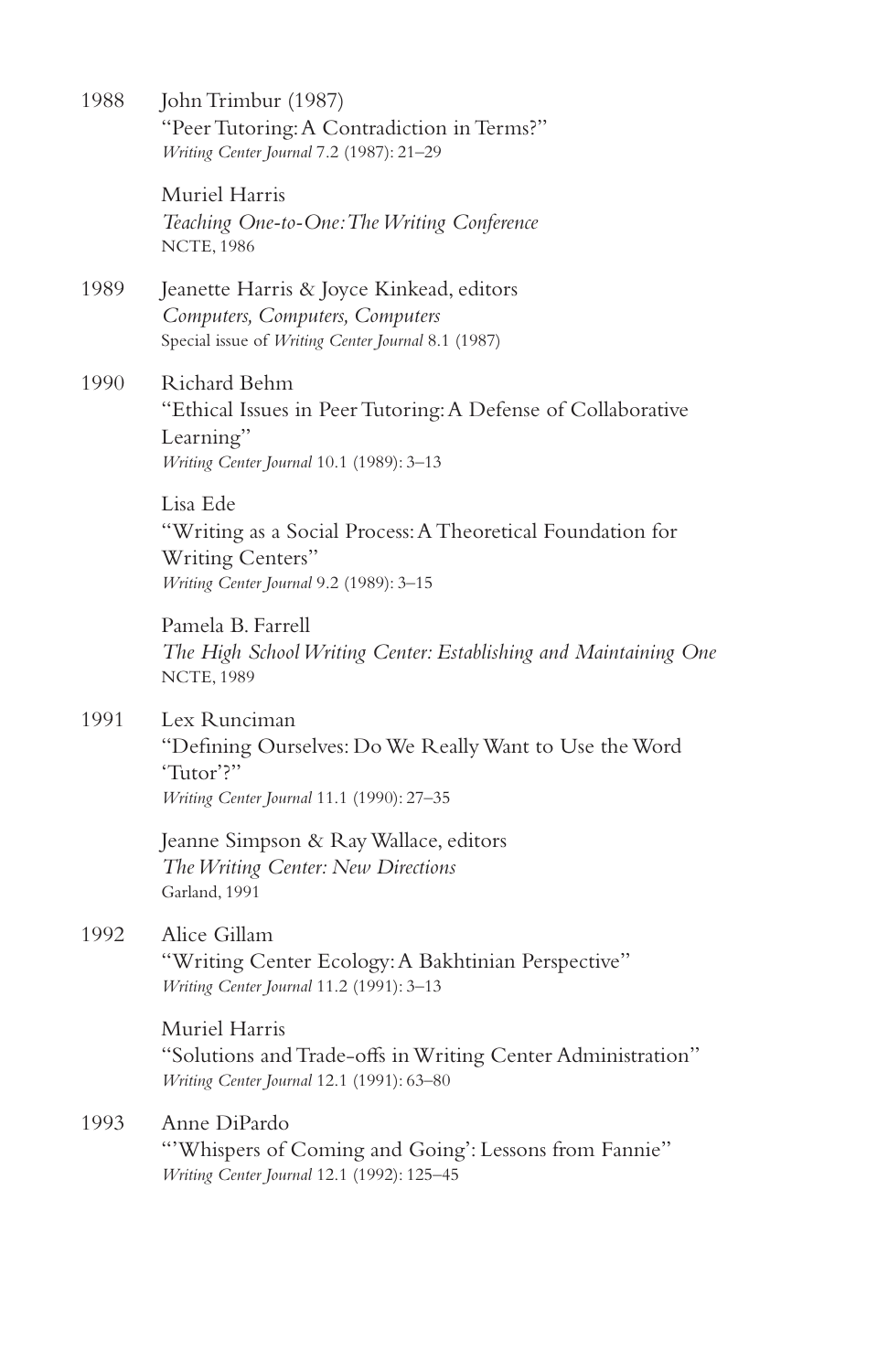Meg Woolbright "The Politics of Tutoring: Feminism Within the Patriarchy" *Writing Center Journal* 13.1 (1993): 16–31

- 1994 Michael Pemberton "Writing Center Ethics" Special column in Writing Lab Newsletter 17.5, 17.7-10, 18.2, 18.4-7 (1993–94)
- 1995 Christina Murphy "The Writing Center and Social Constructionist Theory" In Mullin & Wallace (eds.), 1994

Joan A. Mullin & Ray Wallace, editors *Intersections: Theory-Practice in the Writing Center* NCTE, 1994

1996 Peter Carino "Theorizing the Writing Center: An Uneasy Task" Dialogue: A Journal for Composition Specialists 2.1 (1995): 23–37

> Joe Law & Christina Murphy, editors *Landmark Essays on Writing Centers* Hermagoras, 1995

1997 Peter Carino

"Open Admissions and the Construction of Writing Center History: A Tale of Three Models" *Writing Center Journal* 17.1 (1996): 30–49

Christina Murphy, Joe Law, & Steve Sherwood, editors *Writing Centers: An Annotated Bibliography* Greenwood, 1996

- 1998 Nancy Maloney Grimm "The Regulatory Role of the Writing Center: Coming to Terms with a Loss of Innocence" *Writing Center Journal* 17.1 (1996): 5–30
- 1999 Neal Lerner "Drill Pads, Teaching Machines, Programmed Texts: Origins of Instructional Technology in Writing Centers" In Hobson (ed.), 1998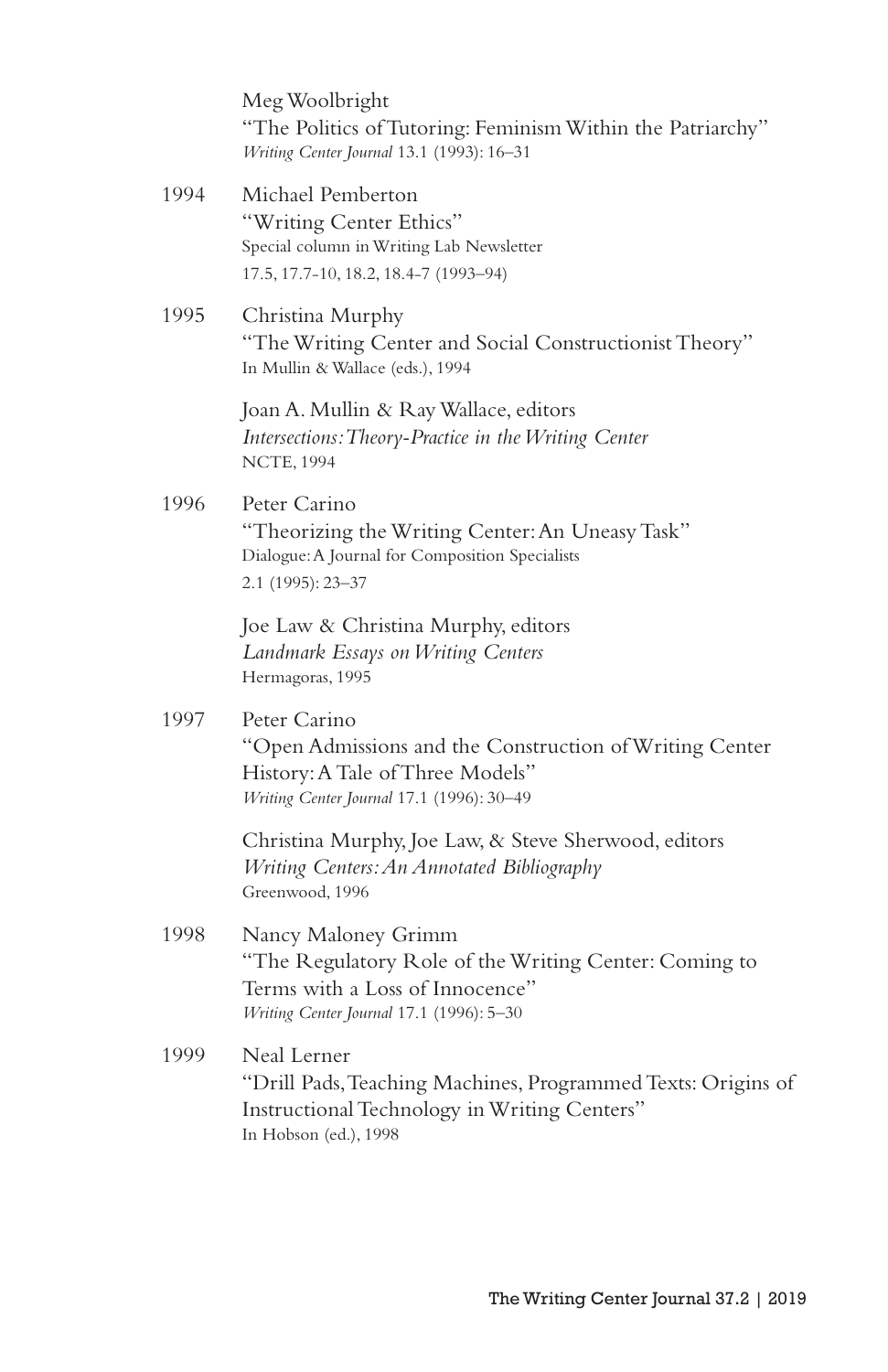Eric Hobson, editor *Wiring the Writing Center* Utah State UP, 1998

2000 Elizabeth H. Boquet "'Our Little Secret': A History of Writing Centers, Pre- to Post-Open Admissions" *College Composition and Communication* 50.3 (1999): 463–82

> Nancy Maloney Grimm *Good Intentions: Writing Center Work for Postmodern Times* Heineman/Boynton-Cook, 1999

2001 Neal Lerner "Confessions of a First-Time Writing Center Director" *Writing Center Journal* 21.1 (2000): 29–48

> Cindy Johanek *Composing Research: A Contextualist Paradigm for Rhetoric and Composition* Utah State UP, 2000

2002 Valerie Balester & James C. McDonald "A View of Status and Working Conditions: Relations Between Writing Program and Writing Center Directors" *WPA: Writing Program Administration* 24.3 (2001): 59–82

> Jane Nelson & Kathy Evertz, editors *The Politics of Writing Centers* Heineman/Boynton-Cook, 2001

2003 Sharon Thomas, Julie Bevins, & Mary Ann Crawford "The Portfolio Project: Sharing Our Stories" In Gillespie, Gillam, Brown, & Stay (eds.), 2002

> Paula Gillespie, Alice Gillam, Lady Falls Brown, & Byron Stay, editors *Writing Center Research: Extending the Conversation* Erlbaum, 2002

2004 Neal Lerner "Writing Center Assessment: Searching for the 'Proof' of our Effectiveness" In Pemberton & Kinkead (eds.), 2003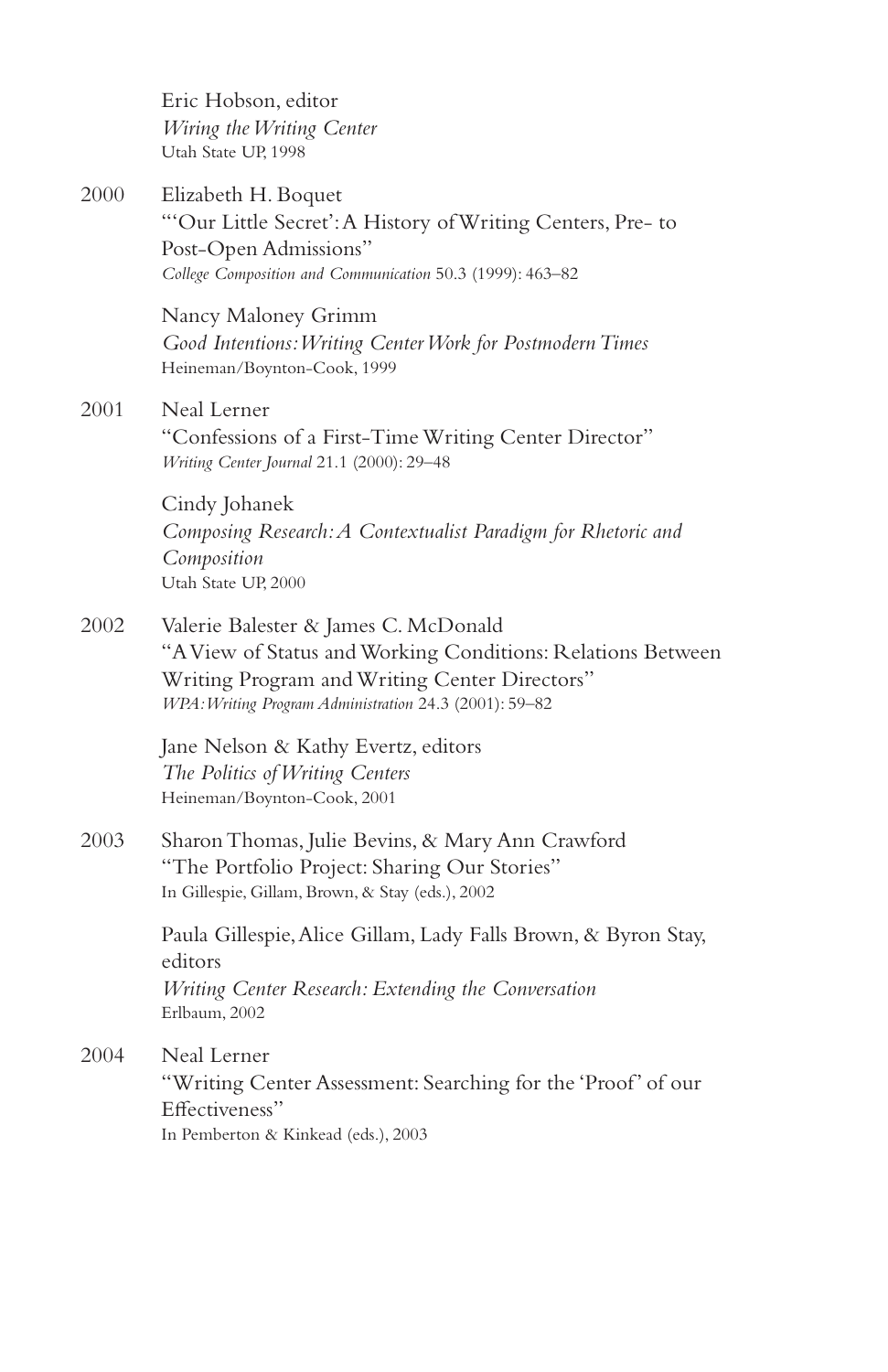Michael A. Pemberton & Joyce Kinkead, editors *The Center Will Hold: Critical Perspectives on Writing Center Scholarship* Utah State UP, 2003

2005 Margaret Weaver "Censoring What Tutors' Clothing 'Says': First Amendment Rights/Writes Within Tutorial Space" *Writing Center Journal* 24.2 (2004): 19–36

> Shanti Bruce & Ben Rafoth, editors *ESL Writers: A Guide for Writing Center Tutors* Heineman/Boynton-Cook, 2004

2006 Anne Ellen Geller "Tick-Tock, Next: Finding Epochal Time in the Writing Center" *Writing Center Journal* 25.1 (2005): 5–24

> Candice Spigelman & Laurie Grobman, editors *On Location: Theory and Practice in Classroom-Based Writing Tutoring* Utah State UP, 2005

2007 Jo Ann Griffin, Daniel Keller, Iswari P. Pandey, Anne-Marie Pedersen, & Carolyn Skinner "Local Practices, National Consequences: Surveying and (Re) Constructing Writing Center Identities" *Writing Center Journal* 26.2 (2006): 3–21

> Bonnie Devet, Susan Orr, Margo Blythman, & Celia Bishop "Peering Across the Pond: The Role of Students in Developing Other Students' Writing in the US and the UK" In *Teaching Academic Writing in UK Higher Education: Theories, Practices and Models,* Ganobcsik-Williams (ed.) Palgrave Macmillan, 2006

> Richard Kent *A Guide to Creating a Student-Staffed Writing Center: Grades 6*–*12* Peter Lang, 2006

2008 Renee Brown, Brian Fallon, Jessica Lott, Elizabeth Matthews, & Elizabeth Mintie "Taking on Turnitin: Tutors Advocating Change" *Writing Center Journal* 27.1 (2007): 7–28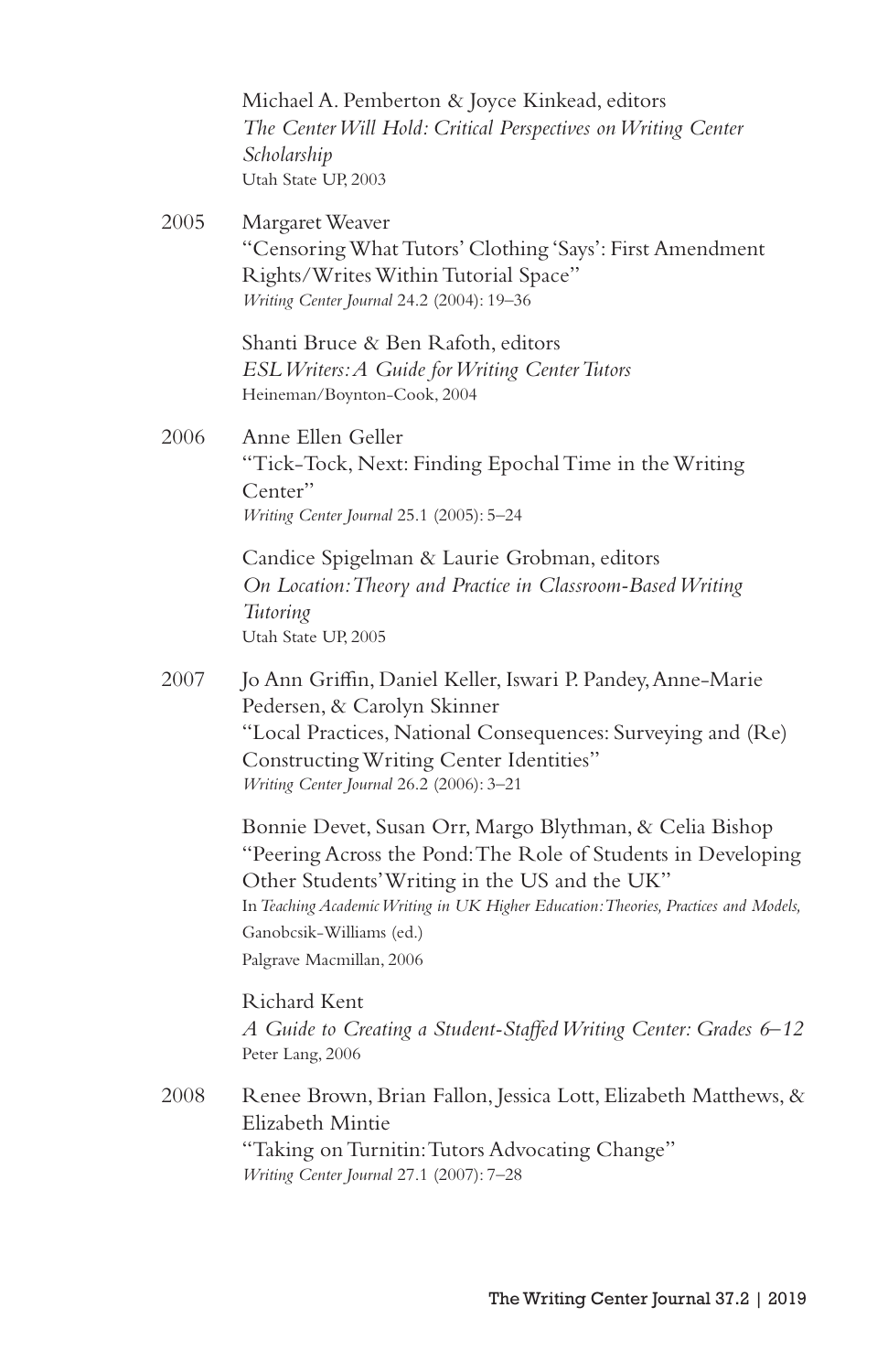Michael Mattison "Someone to Watch Over Me: Reflection and Authority in the Writing Center" *Writing Center Journal* 27.1 (2007): 29–51

William J. Macauley, Jr. & Nicholas Mauriello, editors *Marginal Words, Marginal Work?: Tutoring the Academy in the Work of Writing Centers* Hampton, 2007

2009 Elizabeth H. Boquet & Neal Lerner "Reconsiderations: After 'The Idea of a Writing Center'" *College English* 71.2 (2008): 170–89

> Kevin Dvorak & Shanti Bruce, editors *Creative Approaches to Writing Center Work* Hampton, 2008

2010 Isabelle Thompson "Scaffolding in the Writing Center: A Microanalysis of an Experienced Tutor's Verbal and Nonverbal Tutoring Strategies" *Written Communication* 26.4 (2009): 417–53

> Neal Lerner *The Idea of a Writing Laboratory* Southern Illinois UP, 2009

2011 Bradley Hughes, Paula Gillespie, & Harvey Kail "What They Take with Them: Findings from the Peer Writing Tutor Alumni Research Project" *Writing Center Journal* 30.2 (2010): 12–46

2012 Rebecca Day Babcock "Interpreted Writing Center Tutorials with College-Level Deaf Students" *Linguistics and Education* 22.1 (2011): 95–117

> Laura Greenfield & Karen Rowan, editors *Writing Centers and the New Racism: A Call for Sustainable Dialogue and Change* Utah State UP, 2011

2013 Dana Driscoll & Sherry Wynn Perdue "Theory, Lore, and More: An Analysis of RAD Research in *The Writing Center Journal*, 1980-2009" *Writing Center Journal* 32.1 (2012): 11–39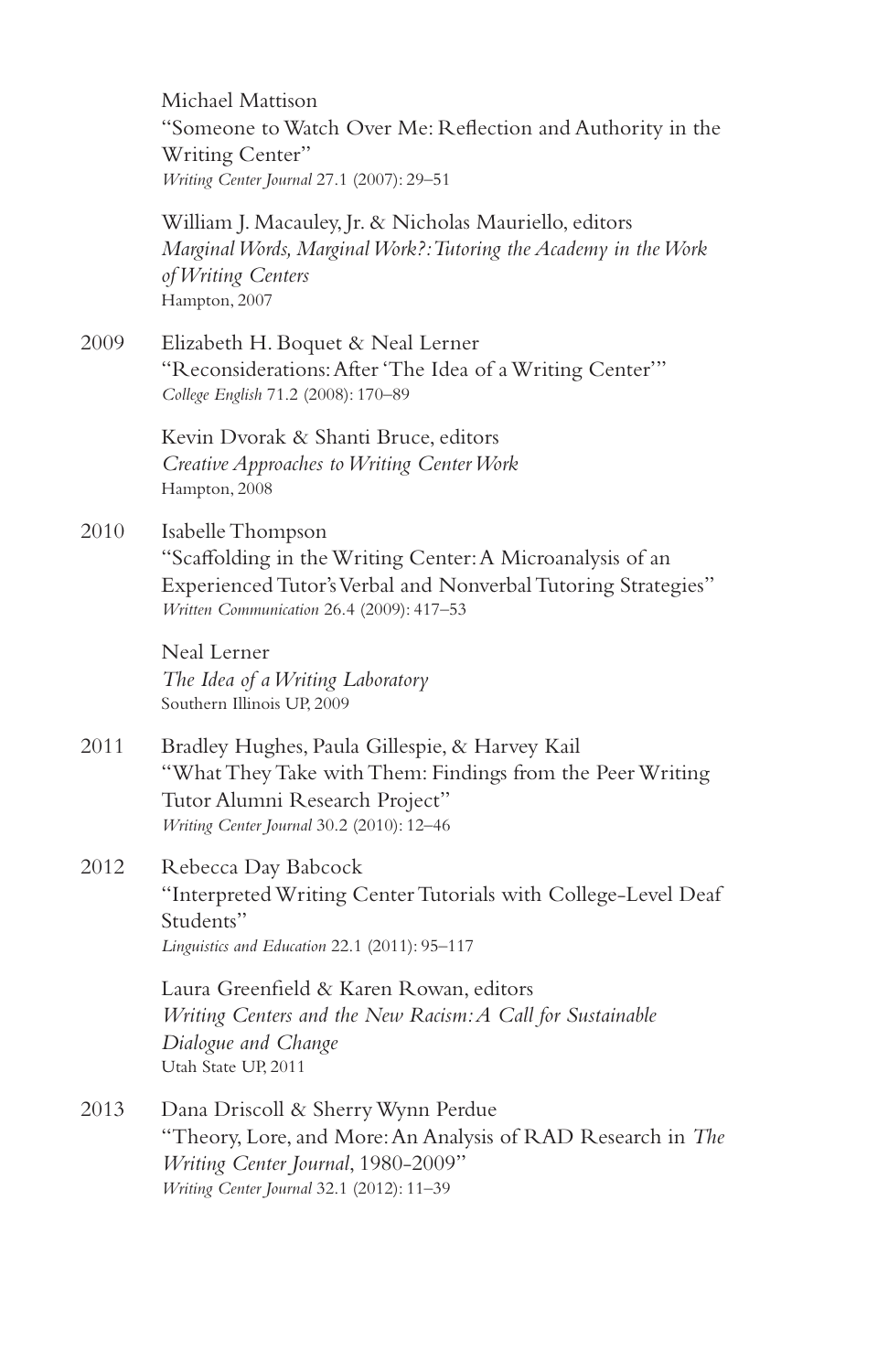2014 Anne Ellen Geller & Harry Denny "Of Ladybugs, Low Status, and Loving the Job: Writing Center Professionals Navigating Their Career" *Writing Center Journal* 33.1 (2013): 96–129 Jackie Grutsch McKinney *Peripheral Visions for Writing Centers* Utah State UP, 2013 2015 **John Nordlof** "Vygotsky, Scaffolding, and the Role of Theory in Writing Center Work" *Writing Center Journal* 34.1 (2014): 45–64 Tiffany Rousculp *Rhetoric of Respect: Recognizing Change at a Community Writing Center* NCTE, 2014 2016 Rebecca Nowacek & Bradley Hughes "Threshold Concepts in the Writing Center: Scaffolding the Development of Tutor Expertise" In *Naming What We Know: Theories, Practices and Models,* Adler-Kastner & Wardle (eds.) Utah State UP, 2015 2017 Lori Salem "Decisions . . . Decisions: Who Chooses to Use the Writing Center?" *Writing Center Journal* 35.2 (2016): 147–171 Jackie Grutsch McKinney *Strategies for Writing Center Research* Parlor Press, 2015 Nicole Caswell, Jackie Grutsch McKinney, & Rebecca Jackson *The Working Lives of New Writing Center Directors* Utah State UP, 2016 2018 Sue Mendelsohn, "'Raising Hell': Literacy Instruction in Jim Crow America" *College English* 80.1, 35–62 R. Mark Hall *Around the Texts of Writing Center Work* Utah State UP, 2017